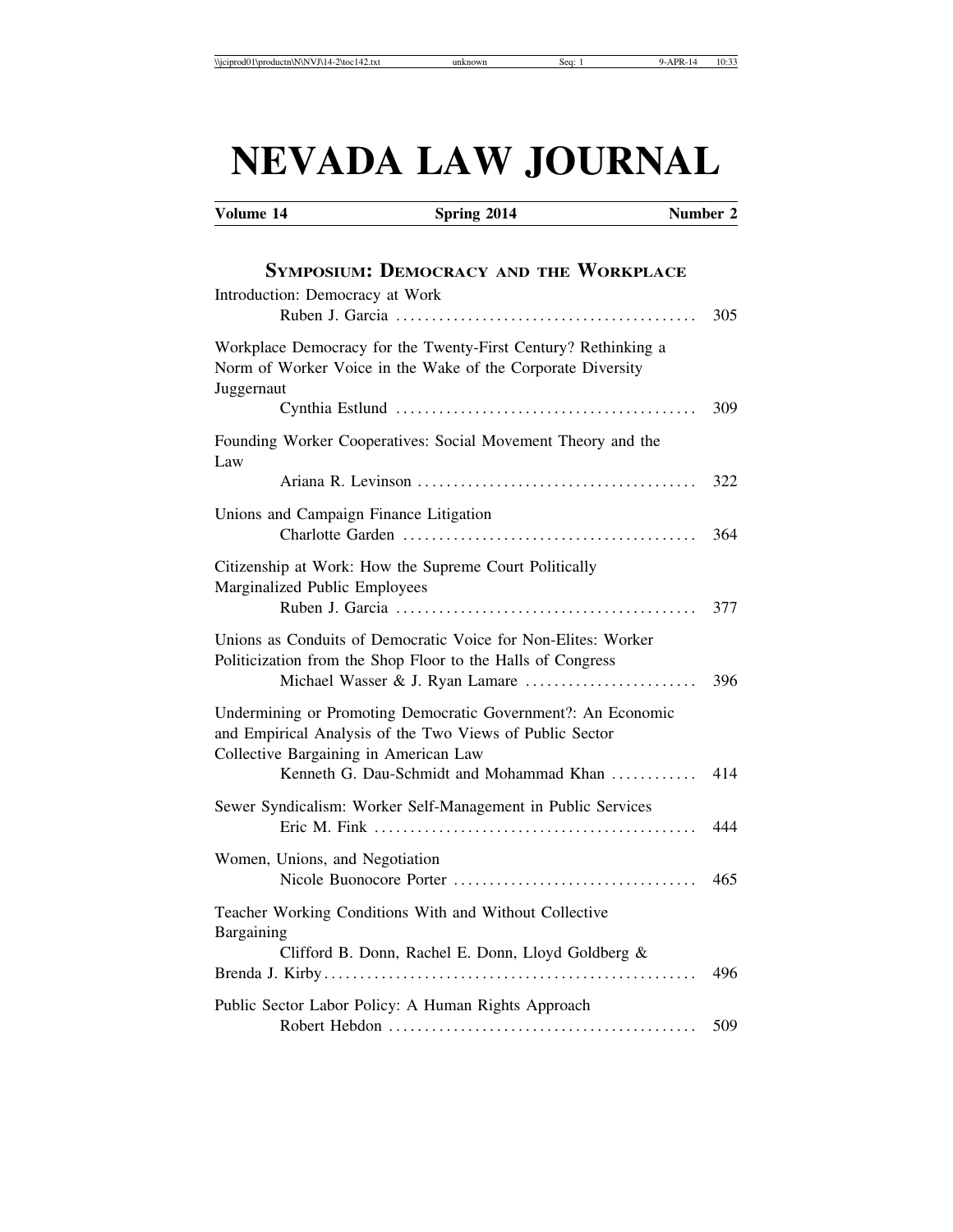## **ARTICLES**

| <i>Harmelin's</i> Faulty Originalism                                                                                            |  |
|---------------------------------------------------------------------------------------------------------------------------------|--|
|                                                                                                                                 |  |
| Regulatory Arbitrage, Extraterritorial Jurisdiction, and Dodd-Frank:<br>The Implications of US Global OTC Derivative Regulation |  |
|                                                                                                                                 |  |
|                                                                                                                                 |  |

# **NOTES**

| Induced to Infringe: Divided Patent Infringement in Light of the                                          |  |
|-----------------------------------------------------------------------------------------------------------|--|
| Akamai Ruling                                                                                             |  |
|                                                                                                           |  |
| Turning Restitution Upside-Down: The Mortgage Fraud Restitution<br>Formula Amidst Volatile Housing Prices |  |
|                                                                                                           |  |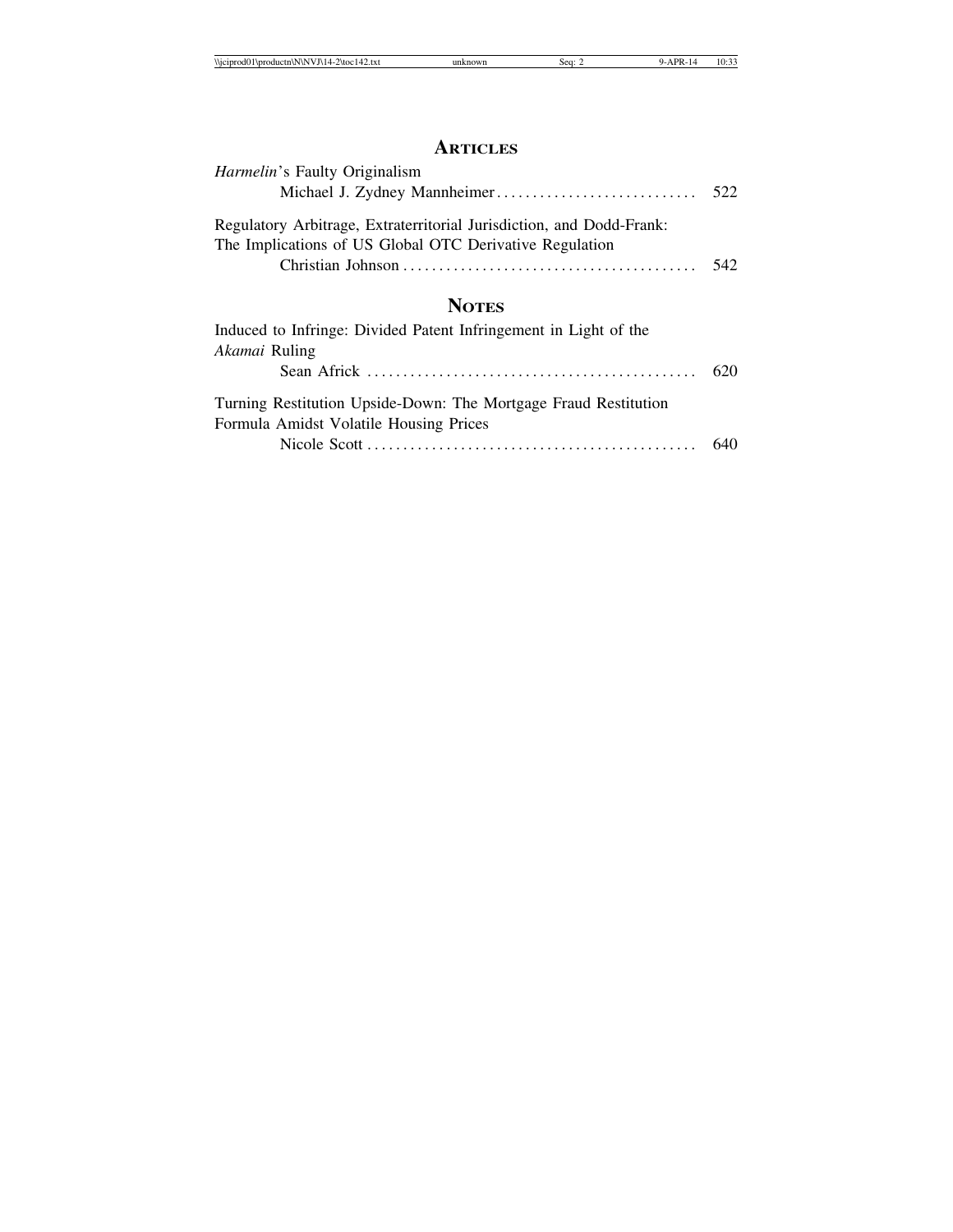## **NEVADA LAW JOURNAL**

Published by the **William S. Boyd School of Law** University of Nevada, Las Vegas

## **BOARD OF EDITORS**

**Editor-in-Chief** NICOLE SCOTT

**Managing Editor** LINDSEY GASSMANN

SARAH MEAD

EMILY ALLEN-WILES THOMPSON ALEX HAMES

ROBERT STEWART JOSEPH SAKAI ADAM TULLY MICHAEL LIN

**Lead Articles Editor Facture Articles Editors Symposium Editor Symposium Editor Articles Editors Articles Editors Symposium Editor** PRISCILLA BAKER BRITTANY LLEWELLYN

**Notes Editors MIRIAM MEYER- Nevada Law Editors** CHARIANE FORREY VICTORIA MULLINS CHRISTOPHER HUMPHREY

**Business Editor** JAIMIE STILZ-OUTLAW **Special Assignments Editor**

## **SENIOR STAFF**

| <b>SEAN AFRICK</b> | <b>DANIEL NUBEL</b>   | <b>DAVID ROTHENBERG</b> |
|--------------------|-----------------------|-------------------------|
| KATELYN CANTU      | OSCAR PERALTA         | SARA STEPHAN            |
| MICHAEL ESPOSITO   | <b>BRITTANY PUZEY</b> | <b>BRITTNIE WATKINS</b> |
| KATELYN FRANKLIN   | <b>BENJAMIN REITZ</b> | DREW WHEATON            |
| <b>IVY HENSEL</b>  | DAVID RIGDON          | TIMOTHY WISEMAN         |
|                    |                       |                         |

## **JUNIOR STAFF**

EMILY ANDERSON LEE GORLIN JEFFREY D. PIKE DANIELLE BARRAZA LAURA GUIDRY SHAINA PLAKSIN JENNIFER CUTSHALL ERICA NANNINI CASEY STITELER

RYAN BECKLEAN JIM HOFFMAN KEIVAN ROEBUCK KELSEY BERNSTEIN COLLIN JAYNE JEFF SCARBOROUGH MICHAEL BOWMAN GEORDAN G. LOGAN WHITNEY SHORT BRADY BRIGGS ALEXANDRIA MENDONCA ERICA SMIT SEAN DALY PATRICK S. OPDYKE BRIAN VASEK CRAIG FRIEDEL MICHAEL PARETTI ALLISON VITANGELI

KYLEE GLOECKNER JOSEPH PEACOCK EDWARD WYNDER

## **FACULTY GOVERNING BOARD**

PROFESSOR RACHEL J. ANDERSON PROFESSOR THOMAS O. MAIN PROFESSOR NGAI PINDELL PROFESSOR JEANNE F. PRICE PROFESSOR NANCY B. RAPOPORT

Editorial Office 4505 S. Maryland Parkway, Las Vegas, NV 89154-1003 TEL: 702.895.2435 • FAX: 702.895.2321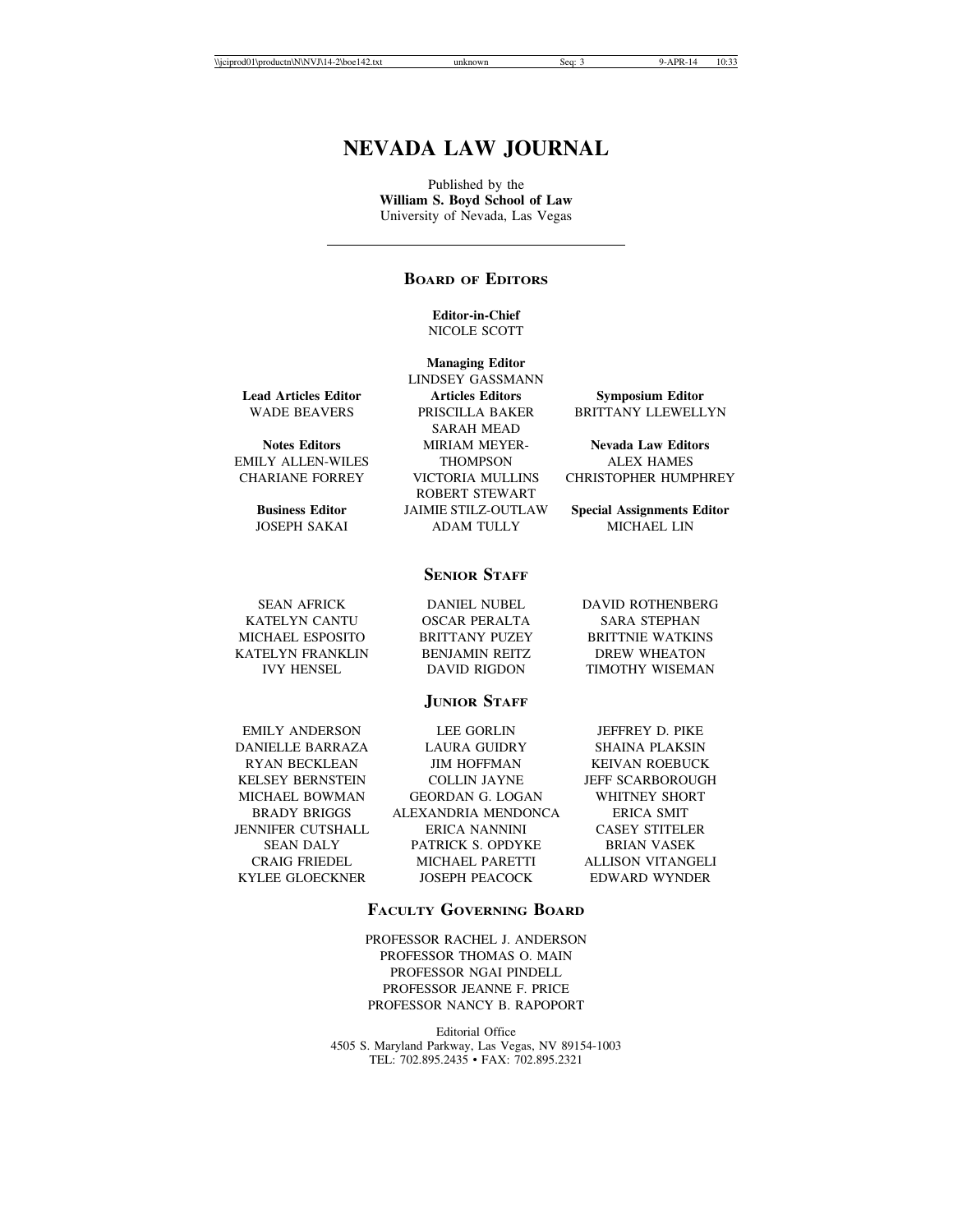## **William S. Boyd School of Law, UNLV Faculty and Administration for 2013-2014**

#### **ADMINISTRATION**

Daniel W. Hamilton, *Dean and Richard J. Morgan Professor of Law*

Frank Durand, *Associate Dean for Student Affairs*

Thomas Main, *Associate Dean for Faculty Development and Research, William S. Boyd Professor of Law*

Ngai Pindell, *Associate Dean for Academic Affairs, Professor of Law*

Christine Smith, *Associate Dean for Administration and External Relations*

### **LAW FACULTY**

Rachel J. Anderson, J.D., University of California, Berkeley, School of Law, *Professor of Law*

Ian C. Bartrum, LL.M., Yale Law School; J.D., Vermont Law School, *Associate Professor of Law*

Peter Brandon Bayer, LL.M., Harvard Law School; J.D., New York University School of Law, *Associate Professor of Law*

Linda L. Berger, J.D., Case Western Reserve University School of Law, *Family Foundation Professor of Law*

Mary E. Berkheiser, J.D., University of Arizona College of Law, *Director, Juvenile Justice Clinic and Professor of Law*

Bret C. Birdsong, J.D., University of California, Hastings College of the Law, *Professor of Law*

Christopher L. Blakesley, J.S.D., and LL.M., Columbia University School of Law; J.D., University of Utah College of Law, *The Cobeaga Law Firm Professor of Law*

Jennifer Carr, J.D., William S. Boyd School of Law, *Director, Academic Success Program*

Robert I. Correales, LL.M., Georgetown University Law Center; J.D., University of Kansas School of Law, *Professor of Law*

Linda Edwards, J.D., University of Tennessee College of Law, *E.L. Cord Foundation Professor of Law*

Eric Franklin, J.D., Cornell University Law School, *Director, Community Economic Development Clinic and Associate Professor of Law*

Ruben J. Garcia, LL.M., University of Wisconsin Law School; J.D., University of California, Los Angeles, School of Law, *Professor of Law*

Sara Gordon, J.D., University of Arizona College of Law, *Associate Professor of Law*

Leslie C. Griffin, J.D., Stanford Law School, *William S. Boyd Professor of Law*

Daniel W. Hamilton, J.D., George Washington University, *Dean and Richard J. Morgan Professor of Law*

Lori D. Johnson, J.D., Northwestern University School of Law, *Lawyering Process Professor of Law*

Michael Kagan, J.D., University of Michigan Law School, *Co-Director, Immigration Clinic and Associate Professor of Law*

Kay P. Kindred, J.D., Columbia University School of Law*, Ralph Denton Professor of Law*

Mary LaFrance, J.D., Duke University School of Law, *IGT Professor of Intellectual Property Law*

Sylvia Lazos, J.D., University of Michigan Law School, *Justice Myron Leavitt Professor of Law*

Francine J. Lipman, LL.M., New York University School of Law; J.D., University of California, Davis, School of Law, *William S. Boyd Professor of Law*

Elizabeth L. MacDowell, J.D., University of California, Berkeley, School of Law, *Director, Family Justice Clinic and Associate Professor of Law*

Thomas O. Main, J.D., Northeastern University School of Law, *Associate Dean for Faculty Development and Research and William S. Boyd Professor of Law*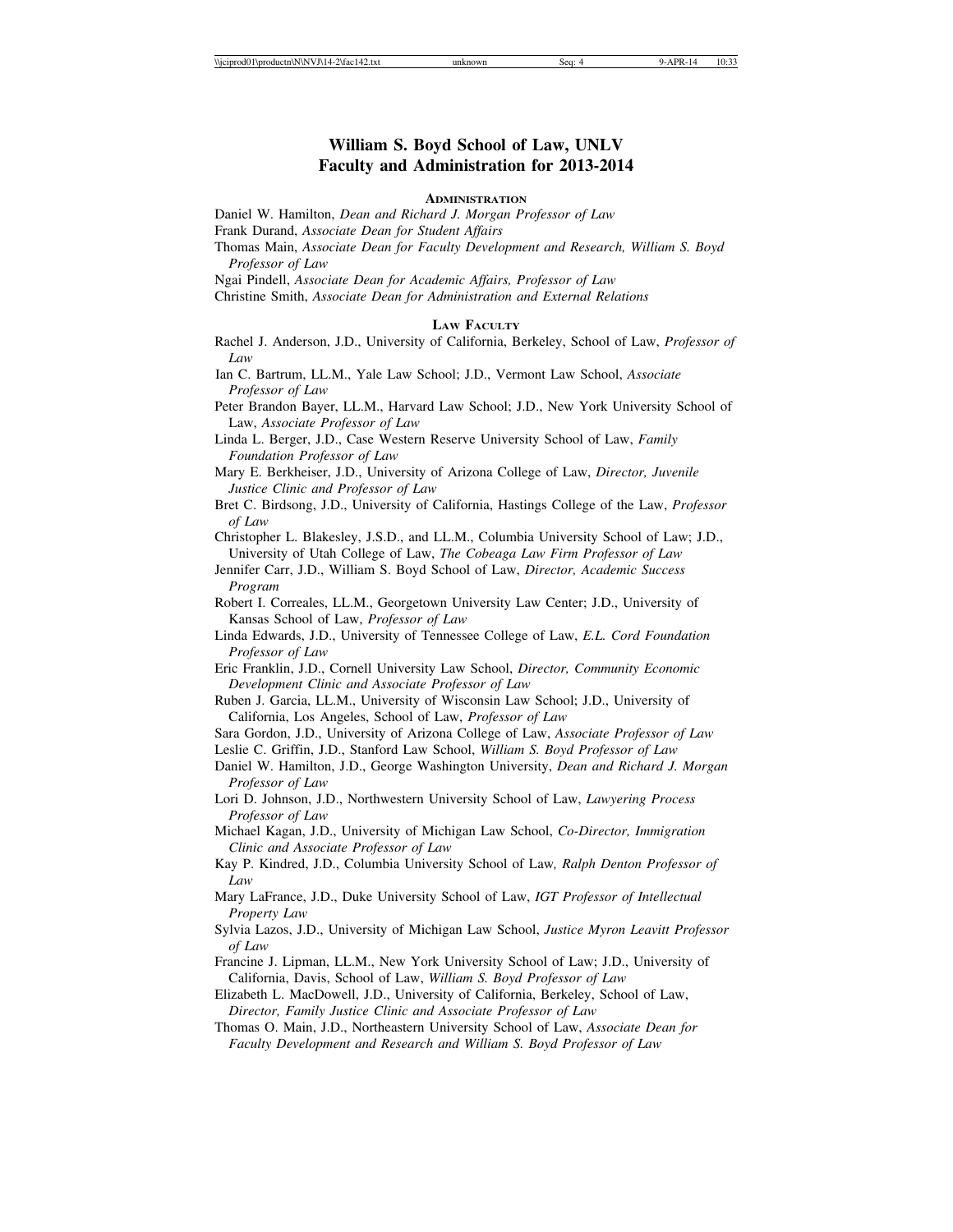Fatma Marouf, J.D., Harvard Law School, *Co-Director, Immigration Clinic and Associate Professor of Law*

Thomas B. McAffee, J.D., University of Utah College of Law, *William S. Boyd Professor of Law*

Rebecca Nathanson, Ph.D., University of California, Santa Barbara, *James E. Rogers Professor of Education and Law*

Lydia Nussbaum, J.D., University of Maryland Francis King Carey School of Law, *Director, Strasser Mediation Clinic; Associate Director, Saltman Center for Conflict Resolution and Associate Professor of Law*

Ngai Pindell, J.D., Harvard Law School, *Associate Dean for Academic Affairs, Professor of Law*

Terrill Pollman, J.D., University of Arizona College of Law, *Professor of Law*

Jeanne F. Price, M.L.S., University of Maryland; J.D., University of Texas School of Law, *Director, Wiener-Rogers Law Library and Associate Professor of Law*

Nancy B. Rapoport, J.D., Stanford Law School, *Gordon Silver Professor of Law* Addie C. Rolnick, J.D., University of California, Los Angeles, School of Law, *Associate*

*Professor of Law*

- Keith A. Rowley, J.D., University of Texas School of Law, *William S. Boyd Professor of Law*
- Rebecca Scharf, J.D., Harvard Law School, *Associate Professor of Law*
- Elaine Shoben, J.D., University of California, Hastings College of the Law, *Judge Jack and Lulu Lehman Professor of Law*
- Jeffrey W. Stempel, J.D., Yale Law School, *Doris S. and Theodore B. Lee Professor of Law*

Jean Sternlight, J.D., Harvard Law School, *Director, Saltman Center for Conflict Resolution and Michael and Sonja Saltman Professor of Law*

- David Tanenhaus, Ph.D, University of Chicago Law School, *James E. Rogers Professor of History and Law*
- Stacey Tovino, Ph.D., University of Texas Medical Branch; J.D., University of Houston Law Center, *Lincy Professor of Law*
- Anne R. Traum, J.D., University of California, Hastings College of the Law, *Associate Professor of Law*
- Marketa Trimble, J.S.D. and J.S.M., Stanford Law School; JUDr., Ph.D, Law School of Charles University in Prague, *Associate Professor of Law*
- John V. White, J.D., Yale Law School, *Executive Vice President and Provost and Professor of Law*
- Jean M. Whitney, J.D., William Mitchell College of Law, *Interim Director, Externship Program*

## **EMERITI FACULTY**

Richard L. Brown, J.D., Indiana University School of Law, *Emeritus Professor of Law (1998-2013)*

Douglas Grant, J.D., University of Colorado School of Law, *Emeritus Professor of Law* Lynne Henderson, J.D., Stanford Law School, *Emerita Professor of Law* 

Richard J. Morgan, J.D., University of California, Los Angeles, School of Law, *Dean Emeritus*, William S. Boyd School of Law

## **LIBRARY FACULTY**

- Jennifer Gross, J.D., Pace University School of Law; M.L.I.S., University of Washington, *Reference and Collection Management Librarian and Associate Professor*
- Andrew Martineau, J.D., DePaul University College of Law, *Research Librarian and Assistant Professor*
- David McClure, J.D., University of Nebraska College of Law, *Head of Research and curriculum Services and Assistant Professor*

Ann C. McGinley, J.D., University of Pennsylvania Law School, *William S. Boyd Professor of Law*